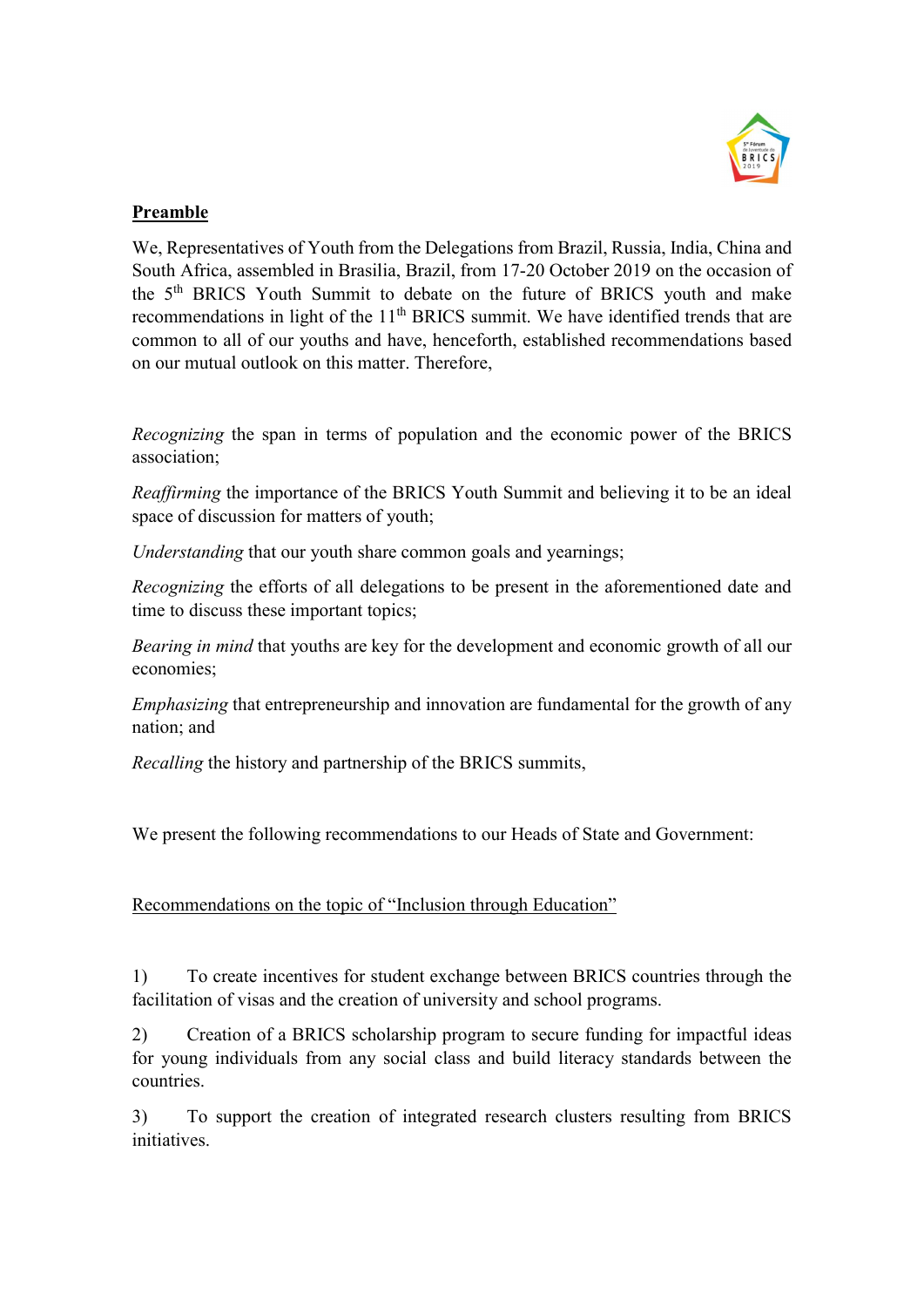Recommendations on the topic of "Future of Labor – Impact Reducing Actions"

- 1. Adaptation of labor and education to new sectors realities it is necessary that the youth is prepared for the new knowledge that the 4th industrial revolution dictates and 21st century needs.
- 2. Preparation of the youth labor for the automation reality in some sectors like mining and agriculture
- 3. Create a curriculum standard that can improve youth's education and job placement.
- 4. Having a more competent group of educators that can adapt teaching for the technological necessities and improve and strengthen the formation of teachers.
- 5. Diminish the skill gap that advances with new technologies by giving access to technological education and STEM training for youth
- 6. Diminish the precarious work for youth by creating security and strengthening the development of young workers.

Recommendations on the topic of "Socio-Emotional Skills – The Importance of Soft Skills"

- 1. Creation of a platform where academic, social, emotional learning modules are created and reach member nations through a platform called Education through distance.
- 2. Strengthening of University-Industry relations, in a way that schools can adapt to the current demands.
- 3. Inclusion of all society in a way that we can work soft-skills in various levels.
- 4. Implementation of accessibility policies, in order to create a more inclusive society.
- 5. Introduce Soft Skills as a part of curriculum in schools at early stages.
- 6. Establish a more proactive role of Civil Society organizations in imparting soft skills on society.
- 7. Recognition of Sign Language as a strategic skill that must be promoted within BRICS countries.
- 8. Establish that at least one tenth of delegations going to BRICS summits should be comprised of young people with disabilities.

Recommendations on the topic of "Youth as a bridge to strengthen Intra-BRICS relations"

- 1. Promotion of BRICS Games periodically;
- 2. Continuation the efforts on energy cooperation and research within BRICS countries based on the platform of the BRICS Youth Energy Agency;
- 3. Search of a digital platform that the Summit can use to promote decisions and results. BRICS YEA has volunteered to research platforms that the summit can use;
- 4. Promote energy efficiency in the scope of youth through initiatives such as the "International Festival on Energy Efficiency #ToghetherBrighter"